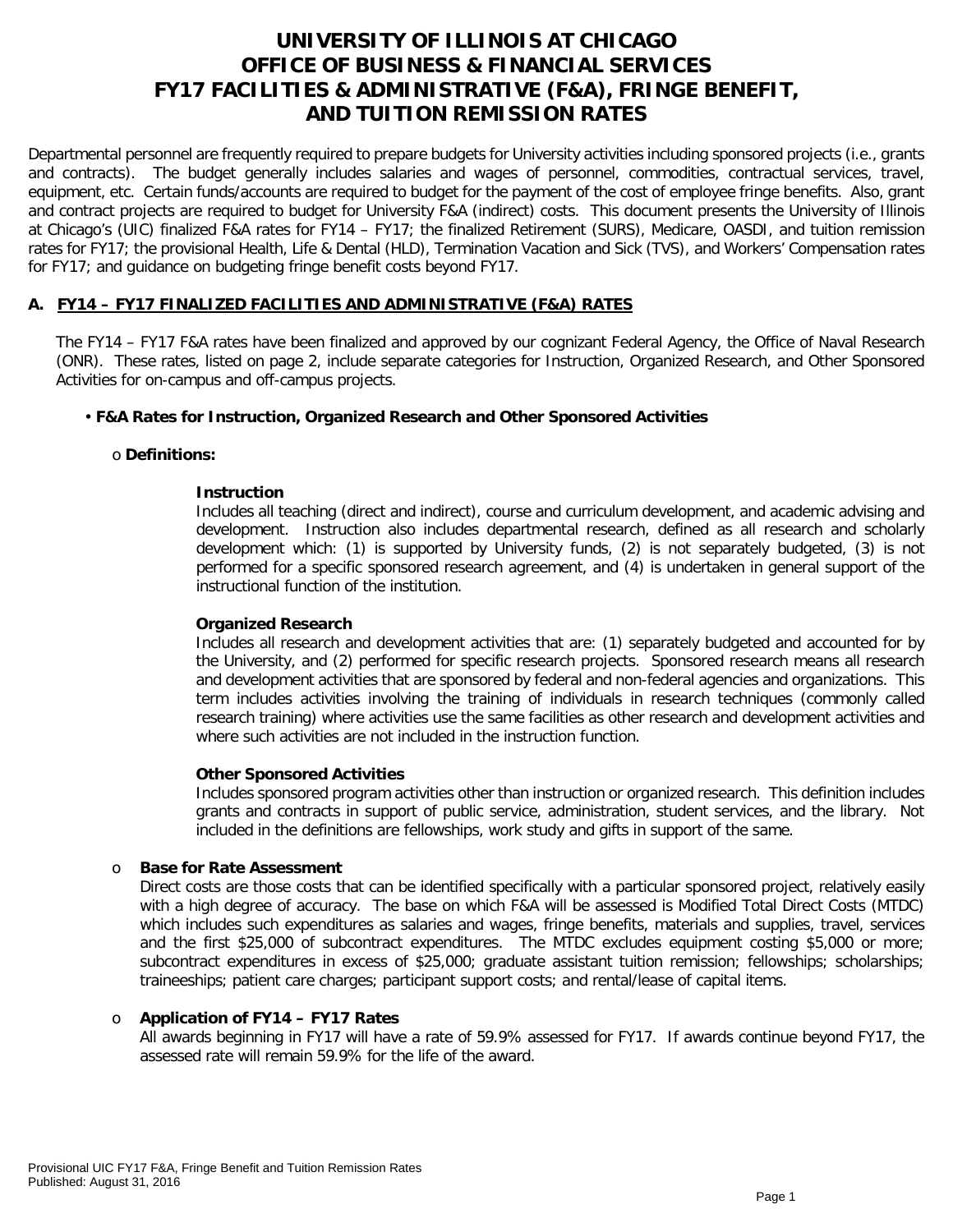#### o **Continuing Projects**

Under federal guidelines, rates and bases should continue for the life of the project until a competing renewal is submitted. Therefore, the University will honor the rates in place for continuing projects. Proposals for non-competing continuations, incremental funding and budget amendments for previously awarded federal projects should use the rates specified in the original award document.

## o **Use of On-/Off-Campus Rate**

The on-campus rate should be used for proposals where all work is done using University facilities. The On-Campus rate is to be assessed except when a portion of the sponsored agreement is performed at an off-campus site. The criteria for utilization of the off-campus rate consists of all of the following: (a) performance at the off-campus site must be on a continuous basis; intermittent performance is not sufficient; (b) the University personnel working or engaged on the project must be physically located at an off-campus site; and (c) the off-campus performance must be of sufficient duration; normally a full semester, summer term or period of performance of the sponsored agreement. The space on the South Campus and at 2242 W Harrison that the University leases to UIC departments is considered off-campus. The off-campus rate will be used for the off-campus portion of the work on a sponsored agreement.

Off-campus costs may include costs incurred at the off-campus site for salaries, related benefits, supplies, utility costs, rent, local travel and other similar costs, which are treated as direct. Travel to and from an off-campus site is considered an off-campus cost.

| <b>Chicago Campus Facilities and Administrative (F&amp;A) Rates</b> |             |             |             |             |  |  |  |
|---------------------------------------------------------------------|-------------|-------------|-------------|-------------|--|--|--|
| Finalized FY14 - FY17 Rates                                         | <b>FY14</b> | <b>FY15</b> | <b>FY16</b> | <b>FY17</b> |  |  |  |
| Instruction                                                         | 42.4%       | 42.4%       | 42.4%       | 42.4%       |  |  |  |
| <b>Organized Research</b>                                           | 59.5%       | 59.8%       | 59.8%       | 59.9%       |  |  |  |
| <b>Other Sponsored Activities</b>                                   | 36.0%       | 36.0%       | 36.0%       | 36.0%       |  |  |  |
| All Off-Campus Awards (Instruction, Organized Research, Other       | 26.0%       | 26.0%       | 26.0%       | 26.0%       |  |  |  |
| Sponsored Activities)                                               |             |             |             |             |  |  |  |

## • **F&A Rates for Clinical Drug Trials**

#### o **Definition**

These include studies performed for private sponsors which involve human subjects in drug protocols.

#### o **Base for Rate Assessment**

The base for rate assessment is total direct costs. Total direct costs include all costs charged to a sponsored program account, excluding indirect costs, costs of education allowance and administrative allowances.

# o **FY17 F&A Rate for Clinical Drug Trials**

Clinical drug trials are assessed at a rate of 25.0%. This rate was established during FY1994 for non-federally funded clinical drug studies and is applied to Total Direct Costs (TDC)

# **B. FY17 GRADUATE ASSISTANT TUITION REMISSION RATE (SPONSORED ACCOUNTS)**

The Fiscal Year 2017 graduate assistant tuition remission rate will remain 42%. Salaries of graduate assistants with tuition and fee waivers are the base for the assessment of the tuition remission rate. This rate is applied to all GA/RA/TAs working on sponsored programs. Please note that the campus also assesses a "GA tuition remission benefit cost" charge on non-sponsored accounts. More information on this charge is available here: [Memo on Tuition Remission for Graduate Assistants](https://www.obfs.uillinois.edu/common/pages/DisplayFile.aspx?itemId=436386).

#### **C. FY17 FRINGE BENEFITS RATES (PROVISIONAL AND FINALIZED)**

Fringe benefit rates are updated annually and audited and approved by the Federal government near the beginning of each fiscal year. Unlike facilities and administrative cost rates, changes in fringe benefit rates are assessed immediately when they become effective, even if the budgeted rates are different. The UIC FY17 Fringe Benefit rates included in the table on pages 3 and 4 are effective July 1, 2016 with BW 15 and MN 8 pay periods (with the exception of Retirement, which is effective with BW 14 and MN 7). The Retirement (SURS), Medicare, and OASDI rates are finalized; however, the Health, Life & Dental (HLD), Termination Vacation and Sick (TVS), and Workers' Compensation rates are provisional. Please refer to *[Nessie](http://nessie.uihr.uillinois.edu/cf/benefits/)* for detailed information on State of Illinois Plans, Eligibility for State Benefit Plans, and Part-Time Insurance Eligibility for additional fringe benefit eligibility information. Refer to [Substantial Presence](https://www.uic.edu/com/gme/rpm_comp___benefits.htm) for additional fringe benefit information related to residents on J-1, J-2, F-1 and F-2 visas.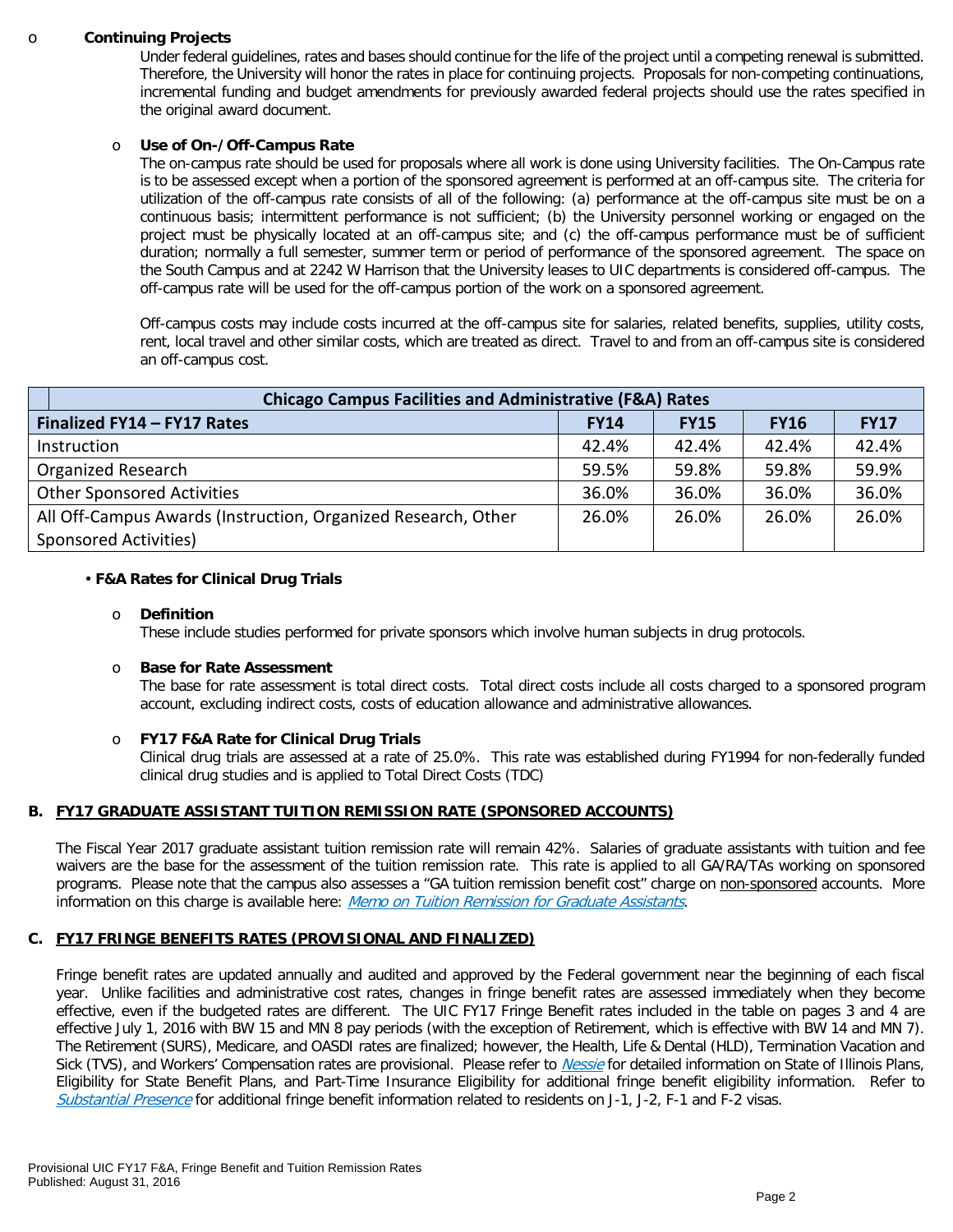The following 2 charts detail the fringe benefit costs by appointment type. The first chart below, details fringe benefit charges to sponsored accounts. The second chart on the following page details fringe benefit charges to non-sponsored accounts. The primary differences between the 2 charts are highlighted in yellow on each chart.

# **CHICAGO CAMPUS FY17 FRINGE BENEFIT RATES APPLICABLE TO SPONSORED PROJECTS**

This Chart Details Fringe Benefit Rates for Appointments Commonly Charged to Sponsored Projects; It is for Budgeting Purposes and is Not Intended to be Used as a Basis for Determining Benefits Eligibility\*

| Appointment                                                                                                   | <b>Total Fringe</b><br><b>Benefits Rate</b> | <b>Finalized</b><br>Retirement<br>$(SURS)$ ** | <b>Provisional</b><br>Health, Life<br>& Dental | <b>Provisional</b><br>Workers'<br>Compt | <b>Provisional</b><br>Term.<br>Vacation/Sick | <b>Finalized</b><br>Medicare‡ | <b>Finalized</b><br><b>OASDI</b> |
|---------------------------------------------------------------------------------------------------------------|---------------------------------------------|-----------------------------------------------|------------------------------------------------|-----------------------------------------|----------------------------------------------|-------------------------------|----------------------------------|
| Academic and Non-Academic Employees<br>Eligible for SURS and Insurance*                                       | 39.67%                                      | 12.53%                                        | 24.77%                                         | 0.01%                                   | 0.91%                                        | 1.45%                         |                                  |
| Academic and Non-Academic Employees<br>Eligible for SURS, but Ineligible for Insurance*                       | 14.90%                                      | 12.53%                                        |                                                | 0.01%                                   | 0.91%                                        | 1.45%                         |                                  |
| Hourly Student Employees Enrolled 6 hours or More (Fall / Spring)<br>Or Enrolled 3 hours or More (Summer)     | 0.01%                                       |                                               |                                                | 0.01%                                   |                                              |                               |                                  |
| Hourly Student Employees Enrolled Less Than 6 hours (Fall / Spring)<br>Or Enrolled Less Than 3 hours (Summer) | 7.66%                                       |                                               |                                                | 0.01%                                   |                                              | 1.45%                         | 6.20%                            |
| GA/RA/TAs Enrolled 6 hours or More (Fall / Spring)<br>Or Enrolled 3 hours or More (Summer)                    | 3.47%                                       | $\overline{\phantom{a}}$                      | 3.46%                                          | 0.01%                                   | $\overline{\phantom{a}}$                     |                               |                                  |
| GA/RA/TAs Enrolled Less Than 6 hours (Fall / Spring)<br>Or Enrolled Less Than 3 hours (Summer)                | 11.12%                                      | $\overline{\phantom{a}}$                      | 3.46%                                          | 0.01%                                   |                                              | 1.45%                         | $6.20\%$                         |
| <b>Hospital Residents</b>                                                                                     | 38.75%                                      | 12.53%                                        | 24.77%                                         |                                         |                                              | 1.45%                         |                                  |
| Academic and Non-Academic Employees<br>Ineligible for SURS and Insurance*                                     | 7.66%                                       |                                               |                                                | 0.01%                                   |                                              | 1.45%                         | 6.20%                            |

Research Associates receive fringe benefits that are consistent with their appointment type, detailed above.

Retired employees who are rehired by the University are assessed for Term. Vacation and Sick (0.91%), Medicare (1.45%) and Workers' Comp (0.01%).

Fellowships are not assessed fringe benefits.

\*Please refer to the [Nessie](http://nessie.uihr.uillinois.edu/cf/benefits/) for detailed information on State of Illinois Plans, Eligibility for State Benefit Plans, and Part-Time Insurance Eligibility.

\*\* For employees who have elected the self-managed plan, the actual rate of 7.6% will be charged.

\*\* The current annual compensation limit for SURS is \$265,000 (for participants certified on or after July 1, 1996) and \$111,571.63 for new employees hired as of January 1, 2011.

† For Auxiliary Services, the Worker's Compensation rate is 0.28%.

‡This chart includes a Medicare charge for employees hired after 4/1/86. There are no Medicare charges for employees hired before that date.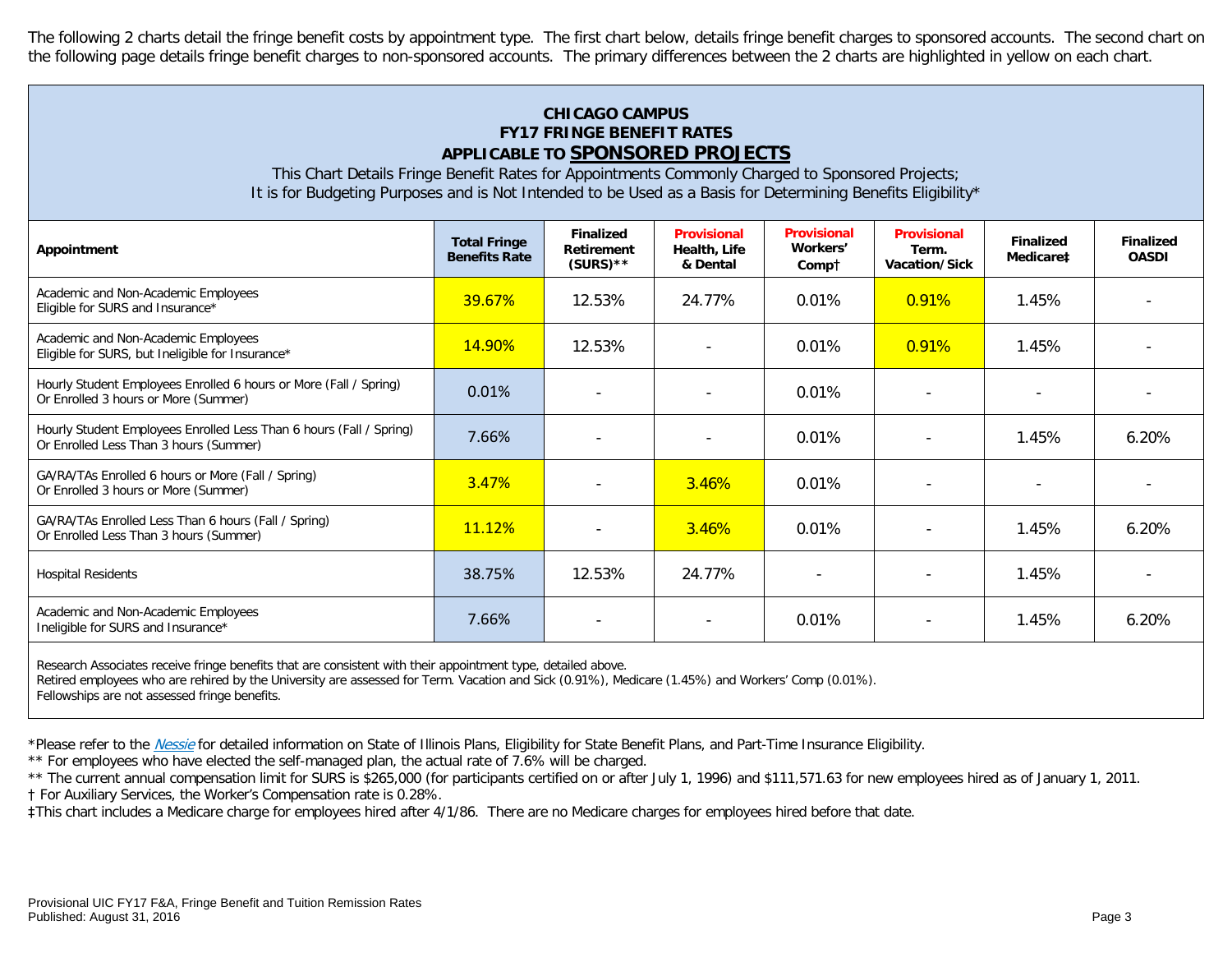# **CHICAGO CAMPUS FY17 FRINGE BENEFIT RATES APPLICABLE TO OTHER ASSESSED ACCOUNTS**

(ADMINISTRATIVE ALLOWANCES, ICR, PRIVATE UNRESTRICTED GIFTS, ETC)

This Chart Details Fringe Benefit Rates for Appointments Commonly Charged to Other Assessed Accounts;

It is for Budgeting Purposes and is Not Intended to be Used as a Basis for Determining Benefits Eligibility\*

| Appointment                                                                                                   | <b>Total Fringe</b><br><b>Benefits Rate</b> | <b>Finalized</b><br>Retirement<br>$(SURS)$ ** | <b>Provisional</b><br>Health, Life<br>& Dental | <b>Provisional</b><br>Workers'<br>Compt | <b>Provisional</b><br>Term.<br>Vacation/Sick | <b>Finalized</b><br>Medicare‡ | <b>Finalized</b><br><b>OASDI</b> |
|---------------------------------------------------------------------------------------------------------------|---------------------------------------------|-----------------------------------------------|------------------------------------------------|-----------------------------------------|----------------------------------------------|-------------------------------|----------------------------------|
| Academic and Non-Academic Employees<br>Eligible for SURS and Insurance*                                       | <b>38.76%</b>                               | 12.53%                                        | 24.77%                                         | 0.01%                                   | <b>1</b>                                     | 1.45%                         |                                  |
| Academic and Non-Academic Employees<br>Eligible for SURS, but Ineligible for Insurance*                       | <b>13.99%</b>                               | 12.53%                                        | $\blacksquare$                                 | 0.01%                                   | $\overline{\phantom{0}}$                     | 1.45%                         |                                  |
| Hourly Student Employees Enrolled 6 hours or More (Fall / Spring)<br>Or Enrolled 3 hours or More (Summer)     | 0.01%                                       |                                               |                                                | 0.01%                                   |                                              |                               |                                  |
| Hourly Student Employees Enrolled Less Than 6 hours (Fall / Spring)<br>Or Enrolled Less Than 3 hours (Summer) | 7.66%                                       |                                               |                                                | 0.01%                                   |                                              | 1.45%                         | 6.20%                            |
| GA/RA/TAs Enrolled 6 hours or More (Fall / Spring)<br>Or Enrolled 3 hours or More (Summer)                    | 0.01%                                       |                                               |                                                | 0.01%                                   | $\overline{\phantom{a}}$                     |                               |                                  |
| GA/RA/TAs Enrolled Less Than 6 hours (Fall / Spring)<br>Or Enrolled Less Than 3 hours (Summer)                | 7.66%                                       |                                               | ÷                                              | 0.01%                                   |                                              | 1.45%                         | 6.20%                            |
| <b>Hospital Residents</b>                                                                                     | 38.75%                                      | 12.53%                                        | 24.77%                                         | $\overline{\phantom{a}}$                | $\overline{\phantom{a}}$                     | 1.45%                         |                                  |
| Academic and Non-Academic Employees<br>Ineligible for SURS and Insurance*                                     | 7.66%                                       | $\overline{\phantom{a}}$                      | $\overline{\phantom{a}}$                       | 0.01%                                   | $\overline{\phantom{a}}$                     | 1.45%                         | 6.20%                            |
| Decearch Accoriates resolve fringe benefits that are consistent with their ennointment type, detailed above   |                                             |                                               |                                                |                                         |                                              |                               |                                  |

Research Associates receive fringe benefits that are consistent with their appointment type, detailed above. Retired employees who are rehired by the University are assessed for Term. Vacation and Sick (0.91%), Medicare (1.45%) and Workers' Comp (0.01%). Fellowships are not assessed fringe benefits.

\*Please refer to the [Nessie](http://nessie.uihr.uillinois.edu/cf/benefits/) for detailed information on State of Illinois Plans, Eligibility for State Benefit Plans, and Part-Time Insurance Eligibility.

\*\* For employees who have elected the self-managed plan, the actual rate of 7.6% will be charged.

\*\* The current annual compensation limit for SURS is \$265,000 (for participants certified on or after July 1, 1996) and \$111,571.63 for new employees hired as of January 1, 2011. † For Auxiliary Services, the Worker's Compensation rate is 0.28%.

‡This chart includes a Medicare charge for employees hired after 4/1/86. There are no Medicare charges for employees hired before that date.